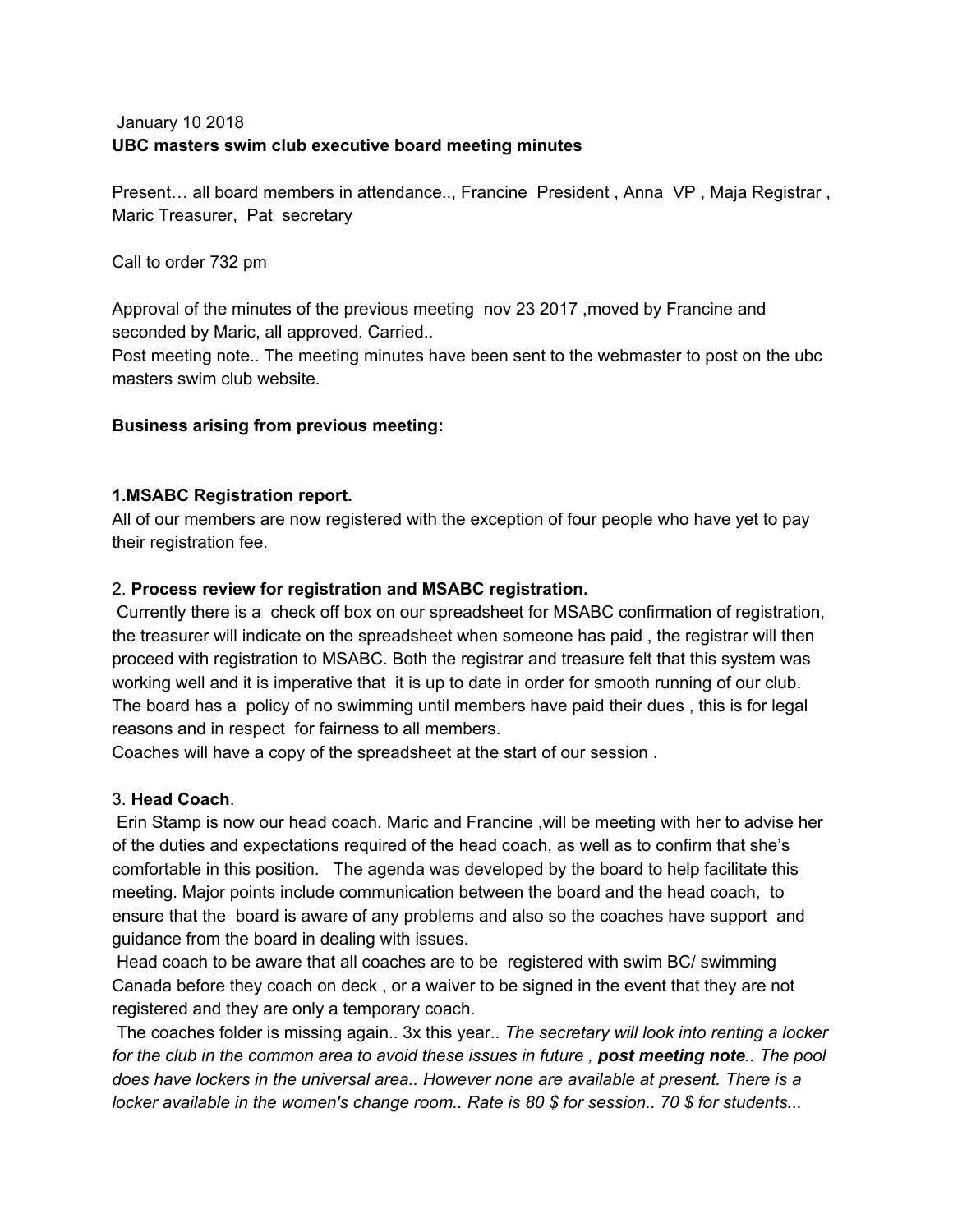### 4. **Lane review**

Do we need to rent New Lanes or drop Lane? //How are the new times for Sunday's working out? It was noted that we were asked to change our sunday practise to 330 at the request of the pool, so as to be swimming alongside other clubs.. We will be reviewing how this is working out for our members during this season... *Deferred the next meeting*

## 5. **Summer bookings**

Summer bookings start around March. It was suggested to not have weekend swims during long weekends due to poor attendance. It is the duty of the vice President to arrange the rentals. *This will be discussed at the next meeting.*

# 6.**Signing Authority**

This has this been completed by all members of the board with the exception of the vice President .*The vice president will be meeting with the bank to arrange her authorization.*

## 7.**Meeting with pool management**

There has been no communication regarding our new fee proposal with pool management.

8.**Coaches meeting** with Francine and Maric . Maric wishes to continue in his role as liaison however this is a duty normally assigned to the VP position. The board agreed that Maric can continue in this role .

*This meeting will be held before the end of the month.*

### 9. **Christmas party**

Turnout was disappointing with 12 members most people showed up quite late. We will review the necessity of a Christmas party for next year. Discussion ensued around team building. We will try to have some team building events during the year, to develop more camaraderie amongst our members.

# **NEW BUSINESS**

# 10. **Transplant games**

Pool management has sent an email requesting our help in organizing a transplant games. The board has determined that the UBC master swim club will not have an official role in these games. However *an email will be sent to our members for anybody who is willing to volunteer for the transplant games.*

### 11. **Recovery account**

**P**ersonal email account should not be used as recovery account ,there will be a buddy system amongst various members of the board for example: the president and vice president will be buddies. The treasure and registrar will be buddies. And the secretary and president will be buddies.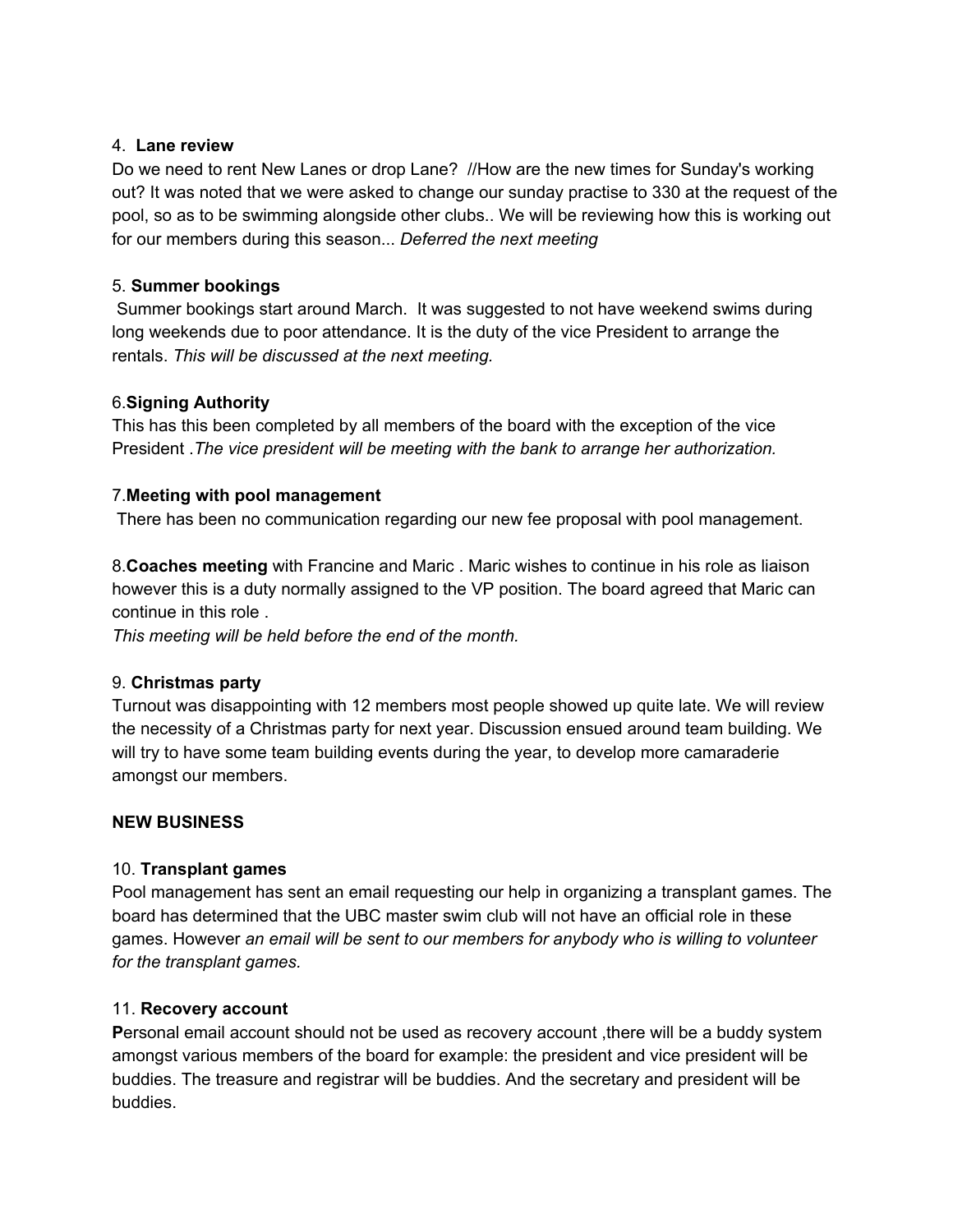## 12. **Admin portal**

It appears that everybody has access to the admin portal for the registration system. A tutorial was demonstrated during the meeting.

# 13. **Alternative pools**

We received an email from one of our members regarding looking at alternative pools for the occasional work out. Patricia investigated Lord byng , as it is the most available pool to us. Lord byng would be available on Saturdays between 5 o'clock and 630. And on Sundays between 7 o'clock and 830. We will consider renting byng for our April and March cancellation. We will defer this decision until the next meeting. as far as using byng for a regular weekend workout this decision is referred to the AGM.

**Post meeting note**, perhaps consider a survey of members as by the time we hold the AGM it is already passed our fall booking season and would be too late to book an alternative pool. Also depends on if we get a response with our new fee schedule proposal from the pool management.

# 14. **Email list**

This is now available on the share drive. However the registration system has the most up-to-date version of the email list.

# 15. **Operations manua**l

Given the complexities of duties of various board Members, it was decided that we would develop an orientation manual and operations manual for each of the board members , not to just include duties but also how to execute those duties. This will ease transition and also be a resource in times where a board member is not available to perform their duties. It was determined that each member would develop this resource for their current position . a *draft should be available for spring 2018.*

# **The 10 pass program.**

This program is only for the summer session. However it will be at the discretion of the board to implement the 10 pass program for current members in extraordinary circumstances only. The pass would be only once for one term .MSABC will be a separate charge and be a requirement for all swimmers.

This would be a rare event and would not be a part of our regular offerings.

# **Membership issues**.

In- camera discussion ensued regarding various situations amongst our membership. The president and VP will be drafting a response and the coaches will be informed to enforce lane etiquette rules for all members.

# **Presidents report**